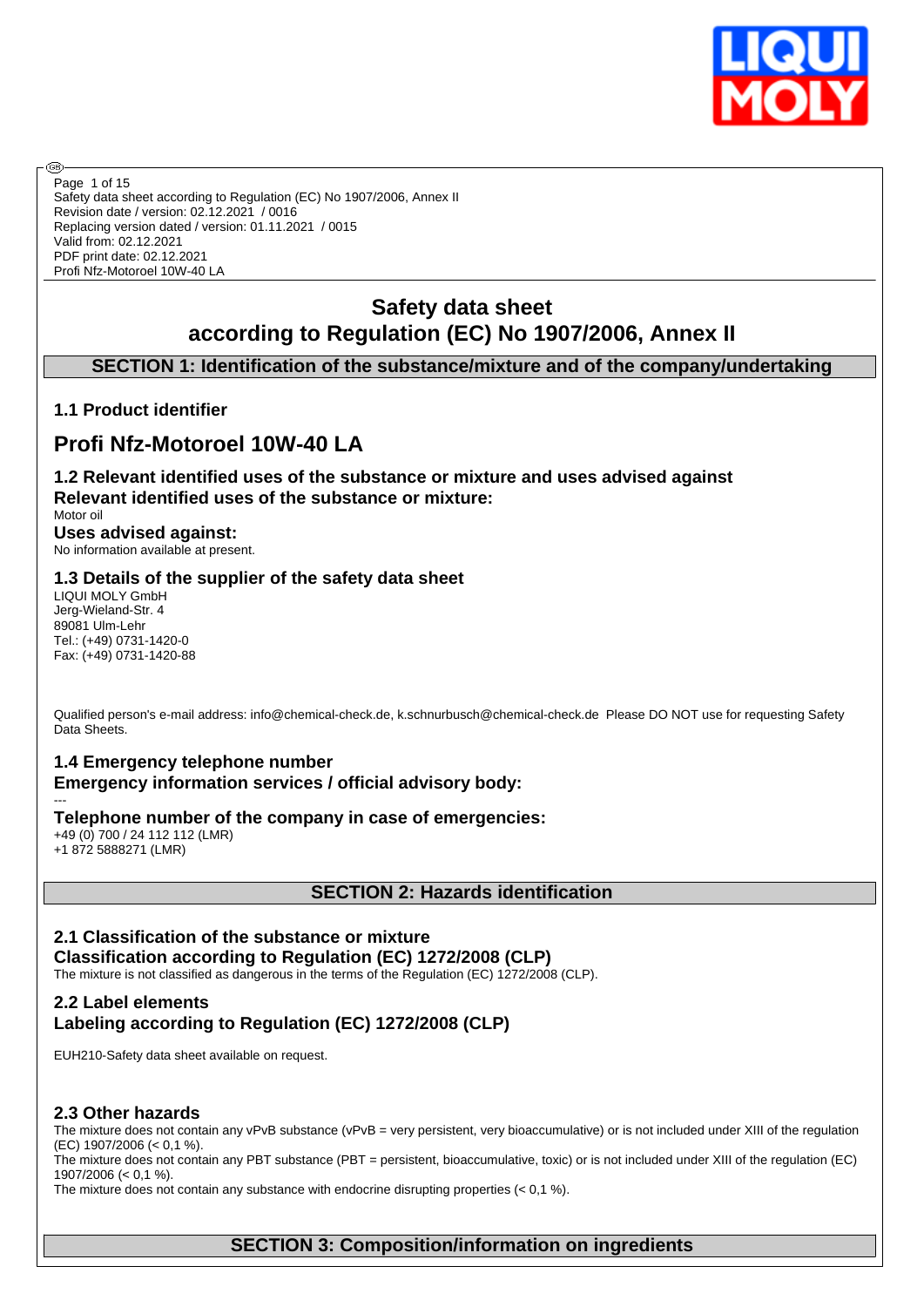

Page 2 of 15

ඹ

Safety data sheet according to Regulation (EC) No 1907/2006, Annex II Revision date / version: 02.12.2021 / 0016 Replacing version dated / version: 01.11.2021 / 0015 Valid from: 02.12.2021 PDF print date: 02.12.2021 Profi Nfz-Motoroel 10W-40 LA

# **3.1 Substances**

# n.a. **3.2 Mixtures**

| J.Z MIJALUI CS                                                         |                         |
|------------------------------------------------------------------------|-------------------------|
| Distillates (petroleum), hydrotreated light paraffinic                 |                         |
| <b>Registration number (REACH)</b>                                     | 01-2119487077-29-XXXX   |
| <b>Index</b>                                                           | 649-468-00-3            |
| EINECS, ELINCS, NLP, REACH-IT List-No.                                 | 265-158-7               |
| <b>CAS</b>                                                             | 64742-55-8              |
| content %                                                              | $1 - 5$                 |
| Classification according to Regulation (EC) 1272/2008 (CLP), M-factors | Asp. Tox. 1, H304       |
|                                                                        |                         |
| Distillates (petroleum), solvent-dewaxed heavy paraffinic              |                         |
| <b>Registration number (REACH)</b>                                     | 01-2119471299-27-XXXX   |
| <b>Index</b>                                                           | 649-474-00-6            |
| EINECS, ELINCS, NLP, REACH-IT List-No.                                 | 265-169-7               |
| <b>CAS</b>                                                             | 64742-65-0              |
| content %                                                              | $1 - 5$                 |
| Classification according to Regulation (EC) 1272/2008 (CLP), M-factors | Asp. Tox. 1, H304       |
|                                                                        |                         |
| Alkyl esters of alkyl phenate alkanoic acid (ACC-SU406806-04/ GB ACN-  |                         |
| AFT-13042021-PXL-04)                                                   |                         |
| <b>Registration number (REACH)</b>                                     | ---                     |
| <b>Index</b>                                                           | ---                     |
| EINECS, ELINCS, NLP, REACH-IT List-No.                                 | ---                     |
| <b>CAS</b>                                                             | $---$                   |
| content %                                                              | $1 - 5$                 |
| Classification according to Regulation (EC) 1272/2008 (CLP), M-factors | Aquatic Chronic 4, H413 |
|                                                                        |                         |

Impurities, test data and additional information may have been taken into account in classifying and labelling the product.

For the text of the H-phrases and classification codes (GHS/CLP), see Section 16.

The substances named in this section are given with their actual, appropriate classification!

For substances that are listed in appendix VI, table 3.1 of the regulation (EC) no. 1272/2008 (CLP regulation) this means that all notes that may be given here for the named classification have been taken into account.

# **SECTION 4: First aid measures**

#### **4.1 Description of first aid measures**

First-aiders should ensure they are protected!

Never pour anything into the mouth of an unconscious person!

#### **Inhalation**

Remove person from danger area.

Supply person with fresh air and consult doctor according to symptoms.

#### **Skin contact**

Remove polluted, soaked clothing immediately, wash thoroughly with plenty of water and soap, in case of irritation of the skin (flare), consult a doctor.

#### **Eye contact**

Remove contact lenses.

Wash thoroughly for several minutes using copious water. Seek medical help if necessary.

#### **Ingestion**

Rinse the mouth thoroughly with water.

Do not induce vomiting. Consult doctor immediately.

Danger of aspiration.

In case of vomiting, keep head low so that the stomach content does not reach the lungs.

#### **4.2 Most important symptoms and effects, both acute and delayed**

If applicable delayed symptoms and effects can be found in section 11 and the absorption route in section 4.1. The following may occur: Irritation of the eyes

with long-term contact: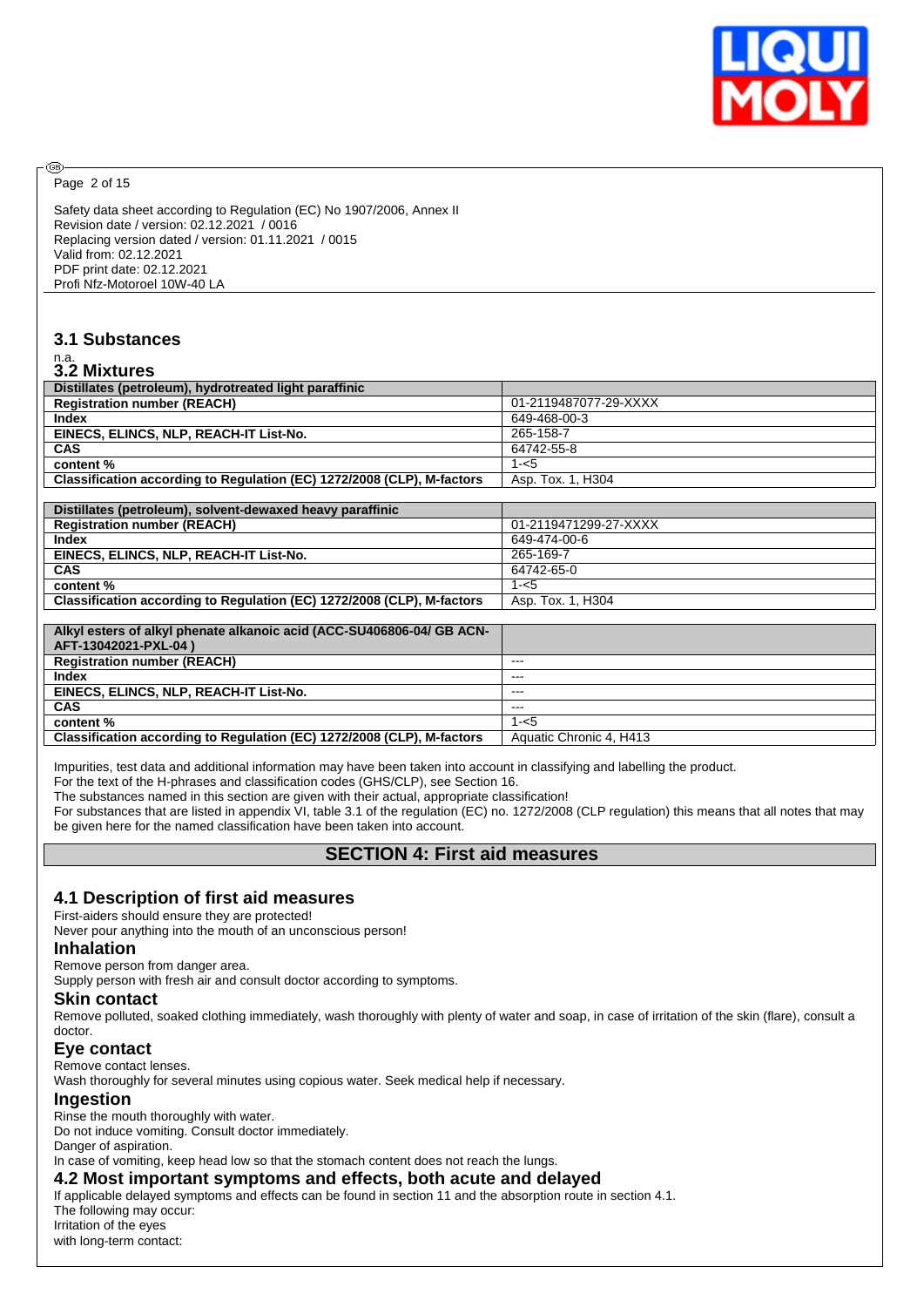

Safety data sheet according to Regulation (EC) No 1907/2006, Annex II Revision date / version: 02.12.2021 / 0016 Replacing version dated / version: 01.11.2021 / 0015 Valid from: 02.12.2021 PDF print date: 02.12.2021 Profi Nfz-Motoroel 10W-40 LA Page 3 of 15

Drying of the skin. Dermatitis (skin inflammation) Irritation of the skin. Allergic reaction possible. In certain cases, the symptoms of poisoning may only appear after an extended period / after several hours. **4.3 Indication of any immediate medical attention and special treatment needed**

Symptomatic treatment.

അ

# **SECTION 5: Firefighting measures**

# **5.1 Extinguishing media**

### **Suitable extinguishing media**

CO2 Foam Dry extinguisher Water jet spray

### **Unsuitable extinguishing media**

High volume water jet

#### **5.2 Special hazards arising from the substance or mixture**

In case of fire the following can develop: Oxides of carbon Oxides of nitrogen Oxides of sulphur Oxides of phosphorus Toxic gases

#### **5.3 Advice for firefighters**

For personal protective equipment see Section 8. In case of fire and/or explosion do not breathe fumes. Protective respirator with independent air supply. According to size of fire Full protection, if necessary. Cool container at risk with water. Dispose of contaminated extinction water according to official regulations.

## **SECTION 6: Accidental release measures**

# **6.1 Personal precautions, protective equipment and emergency procedures**

# **6.1.1 For non-emergency personnel**

In case of spillage or accidental release, wear personal protective equipment as specified in section 8 to prevent contamination. Ensure sufficient ventilation, remove sources of ignition.

Avoid dust formation with solid or powder products.

Leave the danger zone if possible, use existing emergency plans if necessary.

Avoid formation of oil mist.

Avoid contact with eyes or skin.

#### If applicable, caution - risk of slipping. **6.1.2 For emergency responders**

See section 8 for suitable protective equipment and material specifications.

# **6.2 Environmental precautions**

#### If leakage occurs, dam up.

Resolve leaks if this possible without risk.

Prevent from entering drainage system.

Prevent surface and ground-water infiltration, as well as ground penetration.

If accidental entry into drainage system occurs, inform responsible authorities.

#### **6.3 Methods and material for containment and cleaning up**

Soak up with absorbent material (e.g. universal binding agent) and dispose of according to Section 13.

#### **6.4 Reference to other sections**

For personal protective equipment see Section 8 and for disposal instructions see Section 13.

**SECTION 7: Handling and storage**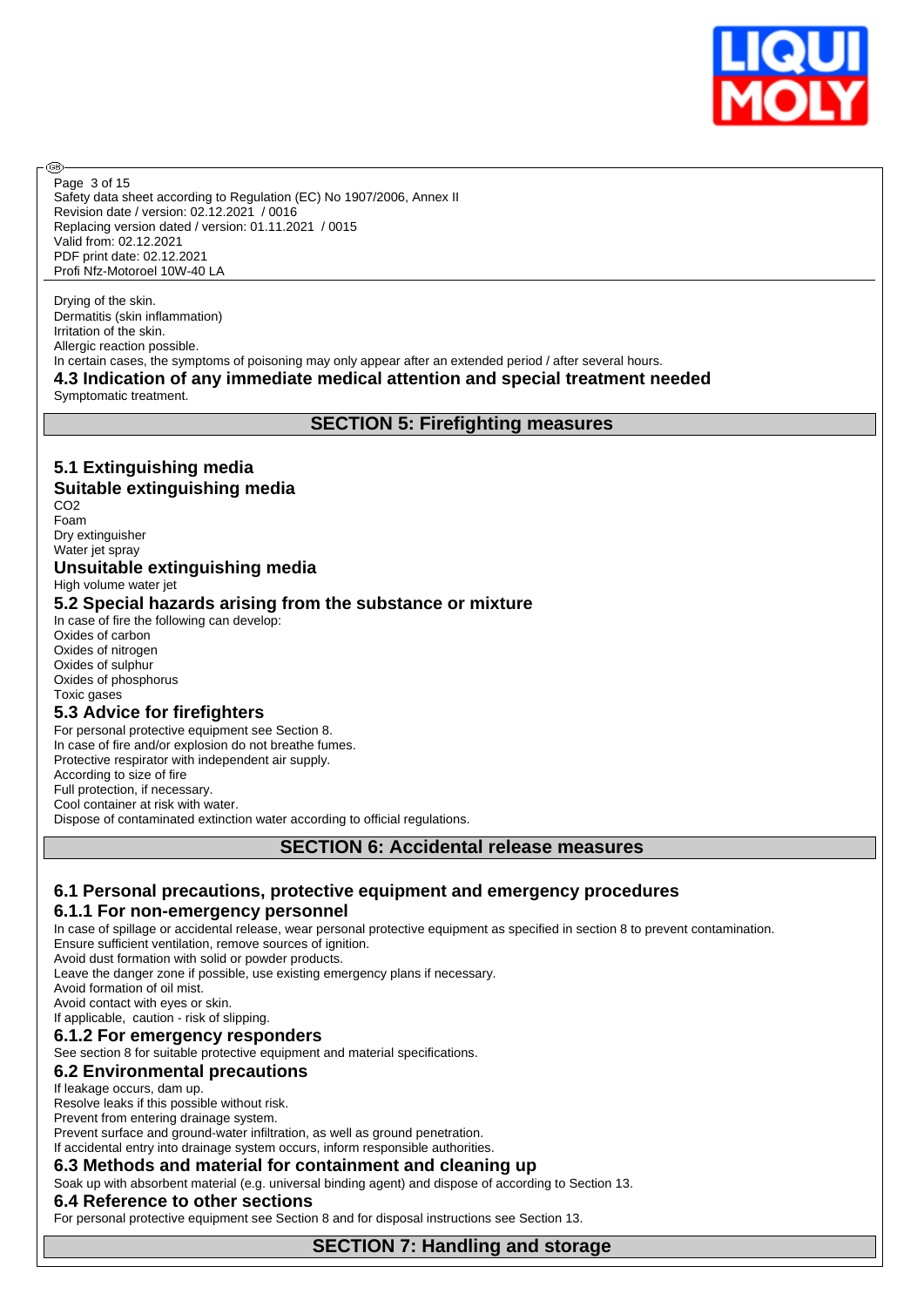

Page 4 of 15

ඹ

Safety data sheet according to Regulation (EC) No 1907/2006, Annex II Revision date / version: 02.12.2021 / 0016 Replacing version dated / version: 01.11.2021 / 0015 Valid from: 02.12.2021 PDF print date: 02.12.2021 Profi Nfz-Motoroel 10W-40 LA

In addition to information given in this section, relevant information can also be found in section 8 and 6.1.

# **7.1 Precautions for safe handling**

**7.1.1 General recommendations**

Avoid formation of oil mist. Ensure good ventilation. Keep away from sources of ignition - Do not smoke. Do not heat to temperatures close to flash point. Take measures against electrostatic charging, if appropriate. Avoid contact with eyes. Avoid long lasting or intensive contact with skin. Do not carry cleaning cloths soaked in product in trouser pockets. Eating, drinking, smoking, as well as food-storage, is prohibited in work-room. Observe directions on label and instructions for use.

#### **7.1.2 Notes on general hygiene measures at the workplace**

General hygiene measures for the handling of chemicals are applicable.

Wash hands before breaks and at end of work.

Keep away from food, drink and animal feedingstuffs.

Remove contaminated clothing and protective equipment before entering areas in which food is consumed.

#### **7.2 Conditions for safe storage, including any incompatibilities**

Not to be stored in gangways or stair wells. Store product closed and only in original packing. Do not store with flammable or self-igniting materials. Protect against moisture and store closed. Store cool. Do not store over 40°C.

#### **7.3 Specific end use(s)**

No information available at present.

#### **SECTION 8: Exposure controls/personal protection**

#### **8.1 Control parameters**

| $\circledcirc$<br><b>Chemical Name</b>         | Oil mist, mineral |                                    |                               |         | Content %: |
|------------------------------------------------|-------------------|------------------------------------|-------------------------------|---------|------------|
| WEL-TWA: 5 mg/m3 (Mineral oil, excluding metal |                   | WEL-STEL:<br>$---$                 |                               | $- - -$ |            |
| working fluids, ACGIH)                         |                   |                                    |                               |         |            |
| Monitoring procedures:                         |                   | Draeger - Oil Mist 1/a (67 33 031) |                               |         |            |
| BMGV:<br>$---$                                 |                   |                                    | Other information:<br>$- - -$ |         |            |

| Distillates (petroleum), hydrotreated light paraffinic |                            |                          |                   |       |             |             |  |  |  |  |
|--------------------------------------------------------|----------------------------|--------------------------|-------------------|-------|-------------|-------------|--|--|--|--|
| Area of application                                    | Exposure route /           | <b>Effect on health</b>  | <b>Descriptor</b> | Value | <b>Unit</b> | <b>Note</b> |  |  |  |  |
|                                                        | Environmental              |                          |                   |       |             |             |  |  |  |  |
|                                                        | compartment                |                          |                   |       |             |             |  |  |  |  |
|                                                        | Environment - oral (animal |                          | <b>PNEC</b>       | 9,33  | mg/kg feed  |             |  |  |  |  |
|                                                        | feed)                      |                          |                   |       |             |             |  |  |  |  |
| Consumer                                               | Human - inhalation         | Long term, local effects | <b>DNEL</b>       | 1.19  | mg/m3       |             |  |  |  |  |
| Consumer                                               | Human - oral               | Long term, systemic      | <b>DNEL</b>       | 0.74  | mg/kg       |             |  |  |  |  |
|                                                        |                            | effects                  |                   |       | bw/dav      |             |  |  |  |  |
| Workers / employees                                    | Human - dermal             | Long term, systemic      | <b>DNEL</b>       | 0.97  | mg/kg       |             |  |  |  |  |
|                                                        |                            | effects                  |                   |       | bw/dav      |             |  |  |  |  |
| Workers / employees                                    | Human - inhalation         | Long term, systemic      | <b>DNEL</b>       | 2,7   | mg/m3       |             |  |  |  |  |
|                                                        |                            | effects                  |                   |       |             |             |  |  |  |  |

| Distillates (petroleum), solvent-dewaxed heavy paraffinic |                  |                         |                   |       |      |             |  |  |  |  |
|-----------------------------------------------------------|------------------|-------------------------|-------------------|-------|------|-------------|--|--|--|--|
| Area of application                                       | Exposure route / | <b>Effect on health</b> | <b>Descriptor</b> | Value | Unit | <b>Note</b> |  |  |  |  |
|                                                           | Environmental    |                         |                   |       |      |             |  |  |  |  |
|                                                           | compartment      |                         |                   |       |      |             |  |  |  |  |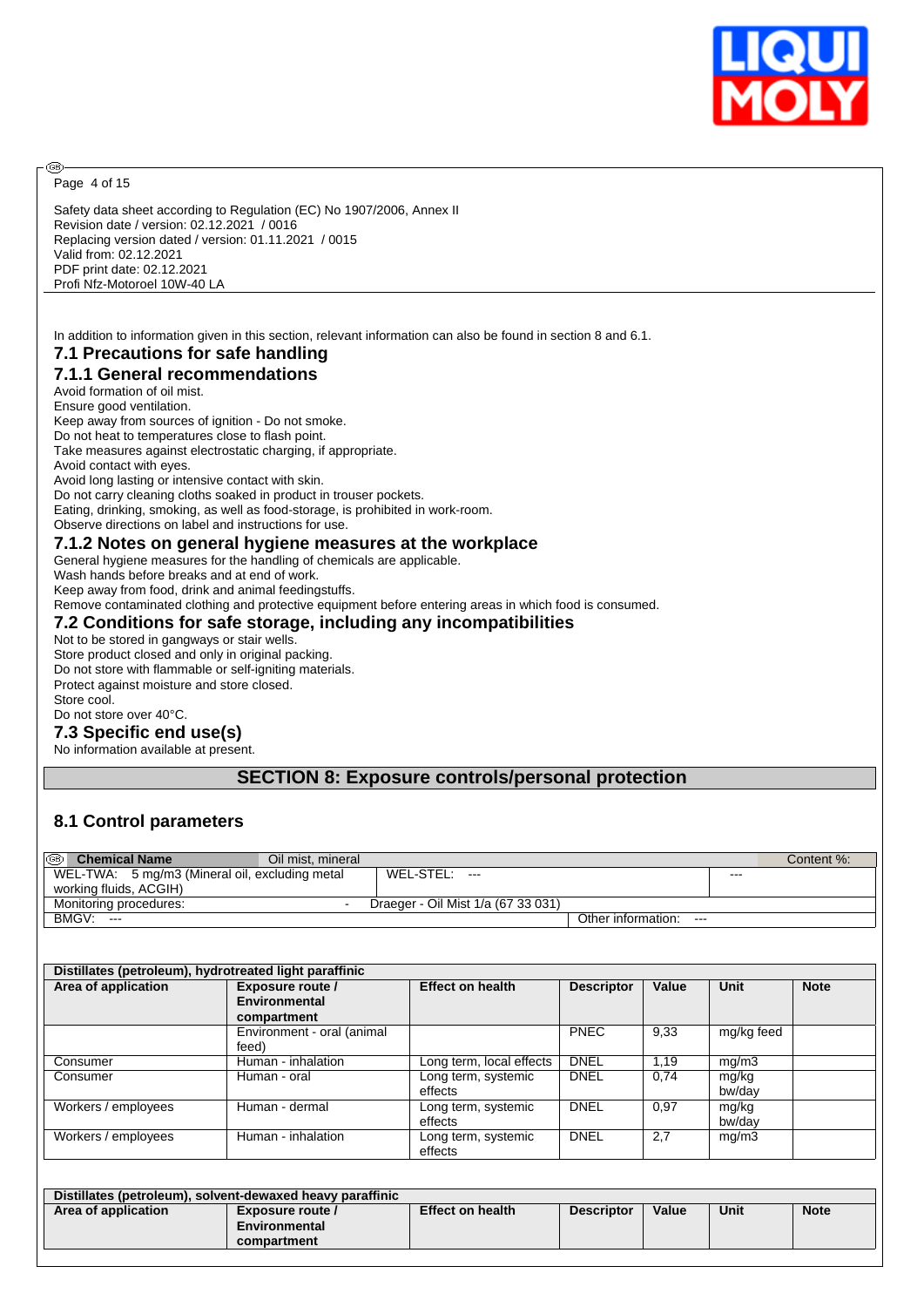

#### Page 5 of 15

രി

Safety data sheet according to Regulation (EC) No 1907/2006, Annex II Revision date / version: 02.12.2021 / 0016 Replacing version dated / version: 01.11.2021 / 0015 Valid from: 02.12.2021 PDF print date: 02.12.2021 Profi Nfz-Motoroel 10W-40 LA

|                     | Environment - oral (animal<br>feed) |                          | PNEC        | 9,33 | mg/kg feed |  |
|---------------------|-------------------------------------|--------------------------|-------------|------|------------|--|
| ∴onsumer            | Human - inhalation                  | Long term, local effects | <b>DNEL</b> | ے .  | ma/m3      |  |
| Workers / employees | Human - inhalation                  | Long term, local effects | <b>DNEL</b> | 5.4  | mg/m3      |  |

#### **Alkyl esters of alkyl phenate alkanoic acid (ACC-SU406806-04/ GB ACN-AFT-13042021-PXL-04 )**

| Area of application | Exposure route /<br>Environmental<br>compartment | <b>Effect on health</b> | <b>Descriptor</b> | Value | Unit | <b>Note</b> |
|---------------------|--------------------------------------------------|-------------------------|-------------------|-------|------|-------------|
|                     |                                                  |                         |                   |       |      |             |
|                     | Environment - freshwater                         |                         | <b>PNEC</b>       | 0.004 | mg/l |             |

| Distillates (petroleum), hydrotreated heavy paraffinic |                            |                         |                   |       |            |             |  |  |  |  |
|--------------------------------------------------------|----------------------------|-------------------------|-------------------|-------|------------|-------------|--|--|--|--|
| Area of application                                    | Exposure route /           | <b>Effect on health</b> | <b>Descriptor</b> | Value | Unit       | <b>Note</b> |  |  |  |  |
|                                                        | Environmental              |                         |                   |       |            |             |  |  |  |  |
|                                                        | compartment                |                         |                   |       |            |             |  |  |  |  |
|                                                        | Environment - oral (animal |                         | <b>PNEC</b>       | 9,33  | mg/kg feed |             |  |  |  |  |
|                                                        | feed)                      |                         |                   |       |            |             |  |  |  |  |

WEL-TWA = Workplace Exposure Limit - Long-term exposure limit (8-hour TWA (= time weighted average) reference period) EH40. AGW = "Arbeitsplatzgrenzwert" (workplace limit value, Germany).

(8) = Inhalable fraction (Directive 2017/164/EU, Directive 2004/37/CE). (9) = Respirable fraction (Directive 2017/164/EU, Directive 2004/37/CE). (11) = Inhalable fraction (Directive 2004/37/CE). (12) = Inhalable fraction. Respirable fraction in those Member States that implement, on the date of the entry into force of this Directive, a biomonitoring system with a biological limit value not exceeding 0,002 mg Cd/g creatinine in urine (Directive 2004/37/CE). | WEL-STEL = Workplace Exposure Limit - Short-term exposure limit (15-minute reference period).

(8) = Inhalable fraction (2017/164/EU, 2017/2398/EU). (9) = Respirable fraction (2017/164/EU, 2017/2398/EU). (10) = Short-term exposure limit value in relation to a reference period of 1 minute (2017/164/EU). | BMGV = Biological monitoring guidance value EH40. BGW = "Biologischer Grenzwert" (biological limit value, Germany) | Other information: Sen = Capable of causing occupational asthma. Sk = Can be absorbed through skin. Carc = Capable of causing cancer and/or heritable genetic damage.

\*\* = The exposure limit for this substance is repealed through the TRGS 900 (Germany) of January 2006 with the goal of revision.

 $(13)$  = The substance can cause sensitisation of the skin and of the respiratory tract (Directive 2004/37/CE),  $(14)$  = The substance can cause sensitisation of the skin (Directive 2004/37/CE).

#### **8.2 Exposure controls 8.2.1 Appropriate engineering controls**

Ensure good ventilation. This can be achieved by local suction or general air extraction.

If this is insufficient to maintain the concentration under the WEL or AGW values, suitable breathing protection should be worn. Applies only if maximum permissible exposure values are listed here.

Suitable assessment methods for reviewing the effectiveness of protection measures adopted include metrological and non-metrological investigative techniques.

These are specified by e.g. EN 14042.

EN 14042 "Workplace atmospheres. Guide for the application and use of procedures for the assessment of exposure to chemical and biological agents"

#### **8.2.2 Individual protection measures, such as personal protective equipment**

General hygiene measures for the handling of chemicals are applicable.

Wash hands before breaks and at end of work.

Keep away from food, drink and animal feedingstuffs.

Remove contaminated clothing and protective equipment before entering areas in which food is consumed.

Eye/face protection:

Tight fitting protective goggles (EN 166) with side protection, with danger of splashes.

Skin protection - Hand protection: Protective gloves, oil resistant (EN ISO 374). If applicable Protective nitrile gloves (EN ISO 374). Minimum layer thickness in mm: 0,35 Permeation time (penetration time) in minutes:  $= 480$ Protective gloves made of polyvinyl alcohol (EN ISO 374).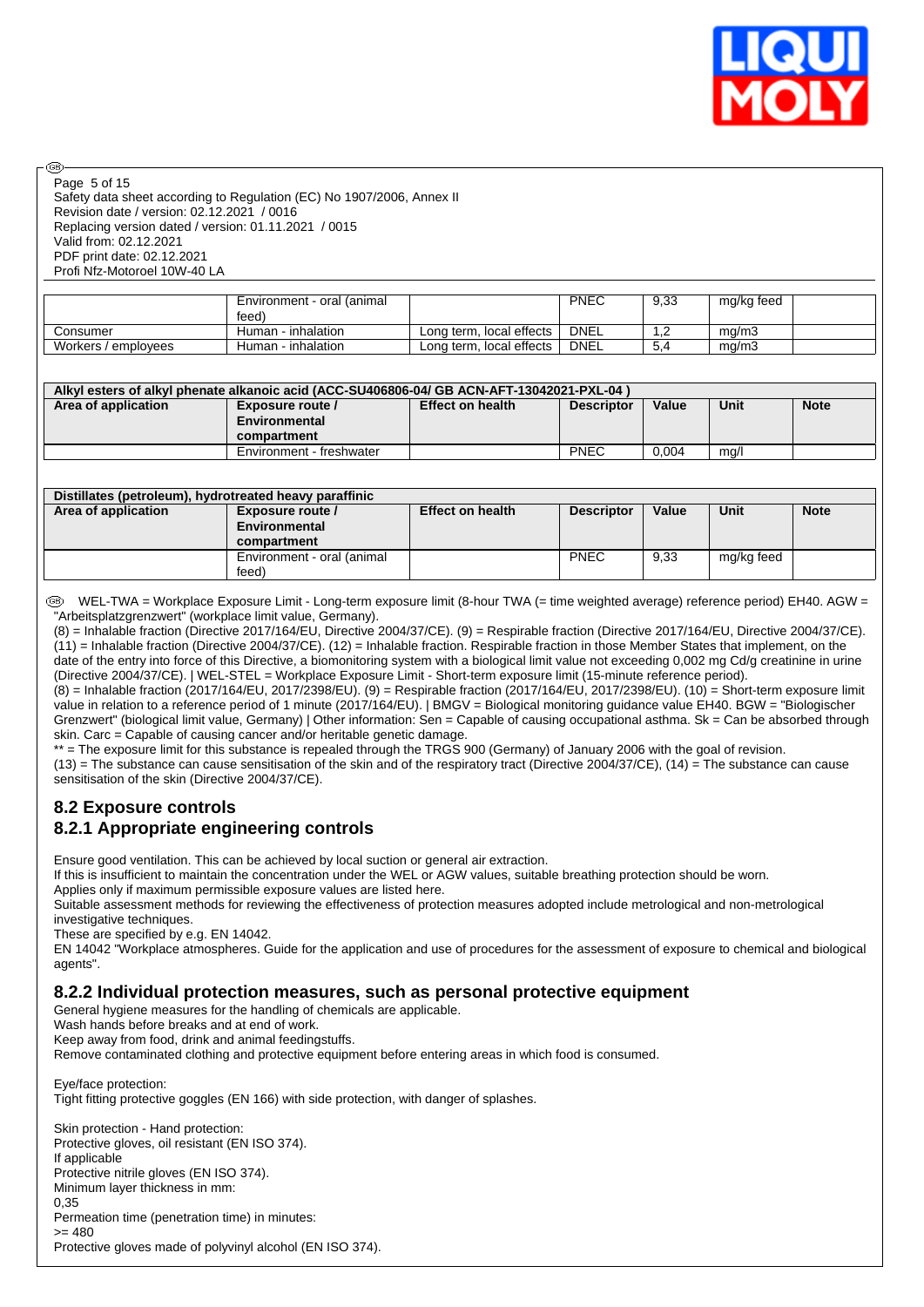

Safety data sheet according to Regulation (EC) No 1907/2006, Annex II Revision date / version: 02.12.2021 / 0016 Replacing version dated / version: 01.11.2021 / 0015 Valid from: 02.12.2021 PDF print date: 02.12.2021 Profi Nfz-Motoroel 10W-40 LA Page 6 of 15

Protective Viton® / fluoroelastomer gloves (EN ISO 374). Permeation time (penetration time) in minutes: n.d.a. Protective hand cream recommended.

The breakthrough times determined in accordance with EN 16523-1 were not obtained under practical conditions.

The recommended maximum wearing time is 50% of breakthrough time.

Skin protection - Other: Protective working garments (e.g. safety shoes EN ISO 20345, long-sleeved protective working garments).

Respiratory protection: Normally not necessary. With oil mist formation: Filter A2 P2 (EN 14387), code colour brown, white Observe wearing time limitations for respiratory protection equipment.

Thermal hazards: Not applicable

൹

Additional information on hand protection - No tests have been performed.

In the case of mixtures, the selection has been made according to the knowledge available and the information about the contents. Selection of materials derived from glove manufacturer's indications.

Final selection of glove material must be made taking the breakthrough times, permeation rates and degradation into account. Selection of a suitable glove depends not only on the material but also on other quality characteristics and varies from manufacturer to manufacturer.

In the case of mixtures, the resistance of glove materials cannot be predicted and must therefore be tested before use. The exact breakthrough time of the glove material can be requested from the protective glove manufacturer and must be observed.

#### **8.2.3 Environmental exposure controls**

No information available at present.

#### **SECTION 9: Physical and chemical properties**

# **9.1 Information on basic physical and chemical properties**

| Physical state:                                           | Liquid                                               |
|-----------------------------------------------------------|------------------------------------------------------|
| Colour:                                                   | <b>Brown</b>                                         |
| Odour:                                                    | Characteristic                                       |
| Melting point/freezing point:                             | There is no information available on this parameter. |
| Boiling point or initial boiling point and boiling range: | There is no information available on this parameter. |
| Flammability:                                             | There is no information available on this parameter. |
| Lower explosion limit:                                    | There is no information available on this parameter. |
| Upper explosion limit:                                    | There is no information available on this parameter. |
| Flash point:                                              | 230 °C                                               |
| Auto-ignition temperature:                                | There is no information available on this parameter. |
| Decomposition temperature:                                | There is no information available on this parameter. |
| pH:                                                       | n.d.a.                                               |
| Kinematic viscosity:                                      | 100,0 mm2/s $(40^{\circ}C)$                          |
| Kinematic viscosity:                                      | 14,5 mm2/s (100°C)                                   |
| Solubility:                                               | There is no information available on this parameter. |
| Partition coefficient n-octanol/water (log value):        | Does not apply to mixtures.                          |
| Vapour pressure:                                          | There is no information available on this parameter. |
| Density and/or relative density:                          | $0,865$ g/cm3                                        |
| Relative vapour density:                                  | There is no information available on this parameter. |
| Particle characteristics:                                 | Does not apply to liquids.                           |
| 9.2 Other information                                     |                                                      |

# No information available at present.

# **SECTION 10: Stability and reactivity**

#### **10.1 Reactivity** The product has not been tested. **10.2 Chemical stability**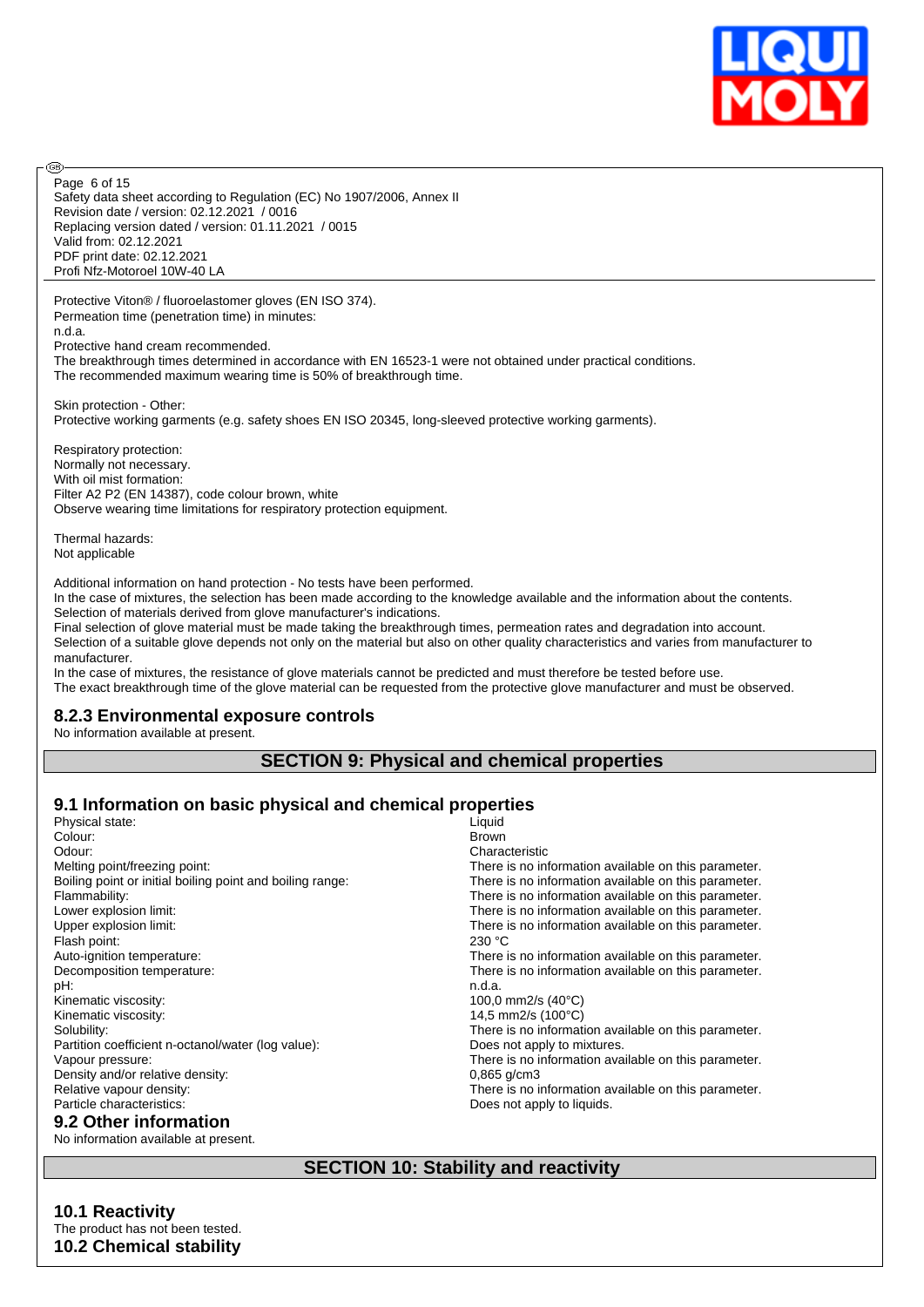

Safety data sheet according to Regulation (EC) No 1907/2006, Annex II Revision date / version: 02.12.2021 / 0016 Replacing version dated / version: 01.11.2021 / 0015 Valid from: 02.12.2021 PDF print date: 02.12.2021 Profi Nfz-Motoroel 10W-40 LA Page 7 of 15

# Stable with proper storage and handling. **10.3 Possibility of hazardous reactions** No dangerous reactions are known.

**10.4 Conditions to avoid**

See also section 7.

**®** 

Open flame, ignition sources

#### **10.5 Incompatible materials**

See also section 7. Avoid contact with strong oxidizing agents.

#### Avoid contact with strong acids. **10.6 Hazardous decomposition products**

See also section 5.2

No decomposition when used as directed.

# **SECTION 11: Toxicological information**

#### **11.1. Information on hazard classes as defined in Regulation (EC) No 1272/2008**

Possibly more information on health effects, see Section 2.1 (classification).

| Profi Nfz-Motoroel 10W-40 LA     |                 |       |      |          |                    |              |
|----------------------------------|-----------------|-------|------|----------|--------------------|--------------|
| <b>Toxicity / effect</b>         | <b>Endpoint</b> | Value | Unit | Organism | <b>Test method</b> | <b>Notes</b> |
| Acute toxicity, by oral route:   |                 |       |      |          |                    | n.d.a.       |
| Acute toxicity, by dermal route: |                 |       |      |          |                    | n.d.a.       |
| Acute toxicity, by inhalation:   |                 |       |      |          |                    | n.d.a.       |
| Skin corrosion/irritation:       |                 |       |      |          |                    | n.d.a.       |
| Serious eye damage/irritation:   |                 |       |      |          |                    | n.d.a.       |
| Respiratory or skin              |                 |       |      |          |                    | n.d.a.       |
| sensitisation:                   |                 |       |      |          |                    |              |
| Germ cell mutagenicity:          |                 |       |      |          |                    | n.d.a.       |
| Carcinogenicity:                 |                 |       |      |          |                    | n.d.a.       |
| Reproductive toxicity:           |                 |       |      |          |                    | n.d.a.       |
| Specific target organ toxicity - |                 |       |      |          |                    | n.d.a.       |
| single exposure (STOT-SE):       |                 |       |      |          |                    |              |
| Specific target organ toxicity - |                 |       |      |          |                    | n.d.a.       |
| repeated exposure (STOT-RE):     |                 |       |      |          |                    |              |
| Aspiration hazard:               |                 |       |      |          |                    | n.d.a.       |
| Symptoms:                        |                 |       |      |          |                    | n.d.a.       |

| Distillates (petroleum), hydrotreated light paraffinic |                 |       |         |             |                               |               |  |  |  |
|--------------------------------------------------------|-----------------|-------|---------|-------------|-------------------------------|---------------|--|--|--|
| <b>Toxicity / effect</b>                               | <b>Endpoint</b> | Value | Unit    | Organism    | <b>Test method</b>            | <b>Notes</b>  |  |  |  |
| Acute toxicity, by oral route:                         | LD50            | >5000 | mg/kg   | Rat         | OECD 401 (Acute Oral          | Analogous     |  |  |  |
|                                                        |                 |       |         |             | Toxicity)                     | conclusion    |  |  |  |
| Acute toxicity, by dermal route:                       | LD50            | >5000 | mg/kg   | Rabbit      | OECD 402 (Acute               | Analogous     |  |  |  |
|                                                        |                 |       |         |             | Dermal Toxicity)              | conclusion    |  |  |  |
| Acute toxicity, by inhalation:                         | LC50            | >5.53 | mg/l/4h | Rat         | OECD 403 (Acute               | Aerosol,      |  |  |  |
|                                                        |                 |       |         |             | Inhalation Toxicity)          | Analogous     |  |  |  |
|                                                        |                 |       |         |             |                               | conclusion    |  |  |  |
| Skin corrosion/irritation:                             |                 |       |         | Rabbit      | OECD 404 (Acute               | Not irritant. |  |  |  |
|                                                        |                 |       |         |             | Dermal                        | Analogous     |  |  |  |
|                                                        |                 |       |         |             | Irritation/Corrosion)         | conclusion    |  |  |  |
| Serious eye damage/irritation:                         |                 |       |         | Rabbit      | OECD 405 (Acute Eye           | Not irritant, |  |  |  |
|                                                        |                 |       |         |             | Irritation/Corrosion)         | Analogous     |  |  |  |
|                                                        |                 |       |         |             |                               | conclusion    |  |  |  |
| Respiratory or skin                                    |                 |       |         | Guinea pig  | OECD 406 (Skin                | No (skin      |  |  |  |
| sensitisation:                                         |                 |       |         |             | Sensitisation)                | contact),     |  |  |  |
|                                                        |                 |       |         |             |                               | Analogous     |  |  |  |
|                                                        |                 |       |         |             |                               | conclusion    |  |  |  |
| Germ cell mutagenicity:                                |                 |       |         | Salmonella  | OECD 471 (Bacterial           | Negative,     |  |  |  |
|                                                        |                 |       |         | typhimurium | <b>Reverse Mutation Test)</b> | Analogous     |  |  |  |
|                                                        |                 |       |         |             |                               | conclusion    |  |  |  |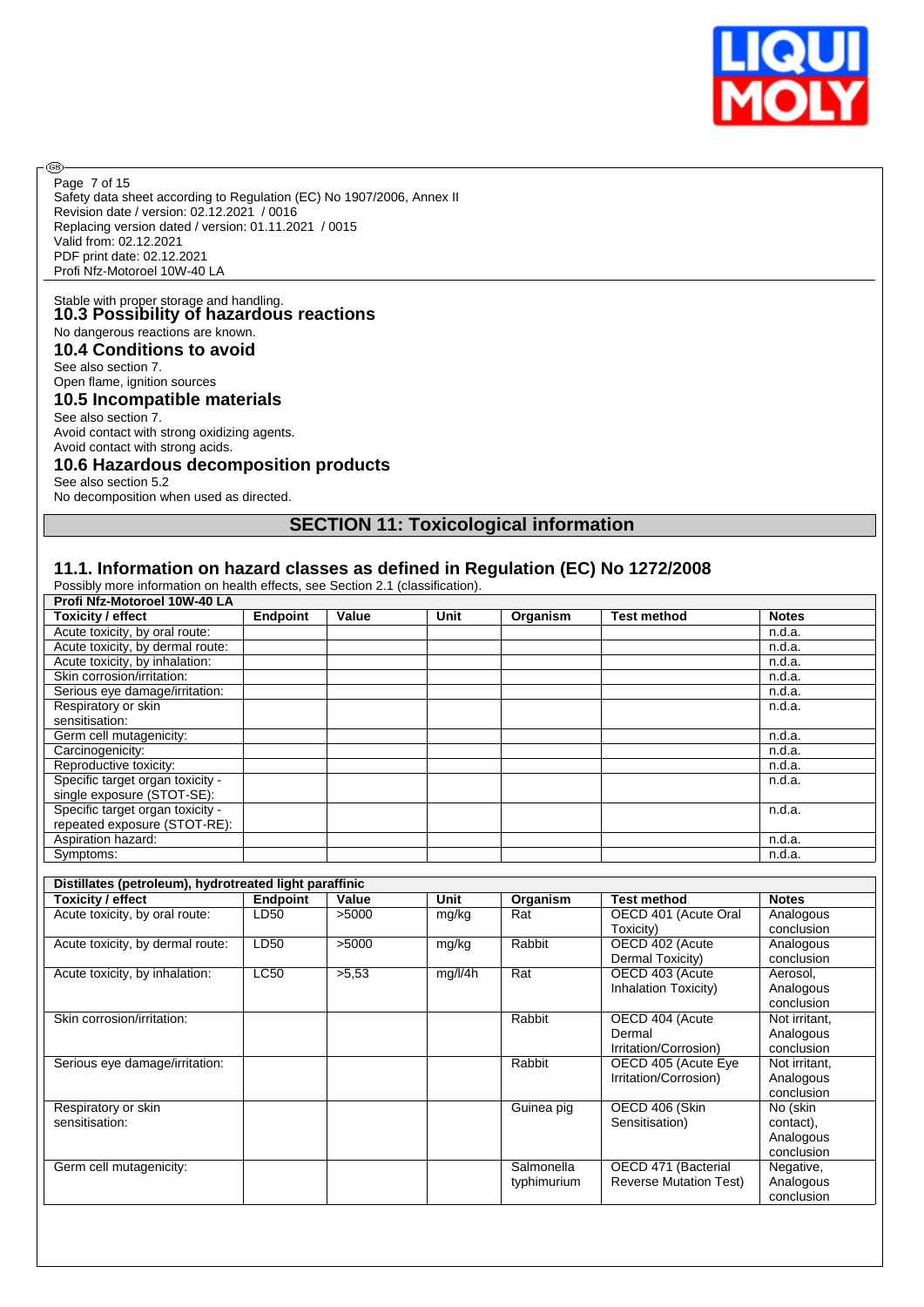

 $\circledcirc$ Page 8 of 15

Safety data sheet according to Regulation (EC) No 1907/2006, Annex II Revision date / version: 02.12.2021 / 0016 Replacing version dated / version: 01.11.2021 / 0015 Valid from: 02.12.2021 PDF print date: 02.12.2021 Profi Nfz-Motoroel 10W-40 LA

| Germ cell mutagenicity:          |              |                  |       | Mammalian | OECD 473 (In Vitro        | Negative,        |
|----------------------------------|--------------|------------------|-------|-----------|---------------------------|------------------|
|                                  |              |                  |       |           | Mammalian                 | Analogous        |
|                                  |              |                  |       |           | Chromosome                | conclusionChines |
|                                  |              |                  |       |           | <b>Aberration Test)</b>   | e hamster        |
| Carcinogenicity:                 |              |                  |       | Mouse     | OECD <sub>451</sub>       | Negative,        |
|                                  |              |                  |       |           | (Carcinogenicity Studies) | Analogous        |
|                                  |              |                  |       |           |                           | conclusiondermal |
| Reproductive toxicity:           | <b>NOAEL</b> | 1000             | mg/kg | Rat       | OECD 421                  | Analogous        |
|                                  |              |                  | bw/d  |           | (Reproduction/Developm    | conclusiondermal |
|                                  |              |                  |       |           | ental Toxicity Screening  |                  |
|                                  |              |                  |       |           | Test)                     |                  |
| Reproductive toxicity            |              |                  |       | Rat       | OECD 414 (Prenatal        | Negative,        |
| (Developmental toxicity):        |              |                  |       |           | Developmental Toxicity    | Analogous        |
|                                  |              |                  |       |           | Study)                    | conclusion       |
| Aspiration hazard:               |              |                  |       |           |                           | Yes              |
| Specific target organ toxicity - | <b>NOAEL</b> | $\overline{125}$ | mg/kg | Rat       | OECD 408 (Repeated        | Analogous        |
| repeated exposure (STOT-RE),     |              |                  | bw/d  |           | Dose 90-Day Oral          | conclusion       |
| oral:                            |              |                  |       |           | Toxicity Study in         |                  |
|                                  |              |                  |       |           | Rodents)                  |                  |
| Specific target organ toxicity - | <b>NOAEL</b> | $30$             | mg/kg | Rat       | OECD 411 (Subchronic      | Analogous        |
| repeated exposure (STOT-RE),     |              |                  | bw/d  |           | Dermal Toxicity - 90-day  | conclusion       |
| dermal:                          |              |                  |       |           | Study)                    |                  |
| Specific target organ toxicity - | <b>NOAEL</b> | 1000             | mg/kg | Rabbit    | OECD 410 (Repeated        | Analogous        |
| repeated exposure (STOT-RE),     |              |                  |       |           | Dose Dermal Toxicity -    | conclusion       |
| dermal:                          |              |                  |       |           | $90-Dav$                  |                  |
| Specific target organ toxicity - | <b>NOAEL</b> | 0,05             | mg/l  | Rat       | OECD 412 (Subacute        | Aerosol,         |
| repeated exposure (STOT-RE),     |              |                  |       |           | Inhalation Toxicity - 28- | Analogous        |
| inhalat.:                        |              |                  |       |           | Day Study)                | conclusion       |
| Specific target organ toxicity - | <b>NOAEL</b> | 0,15             | mg/l  | Rat       |                           | Aerosol.         |
| repeated exposure (STOT-RE).     |              |                  |       |           |                           | Analogous        |
| inhalat.:                        |              |                  |       |           |                           | conclusion13     |
|                                  |              |                  |       |           |                           | weeks            |

| Distillates (petroleum), solvent-dewaxed heavy paraffinic |                 |       |         |             |                               |                 |
|-----------------------------------------------------------|-----------------|-------|---------|-------------|-------------------------------|-----------------|
| <b>Toxicity / effect</b>                                  | <b>Endpoint</b> | Value | Unit    | Organism    | <b>Test method</b>            | <b>Notes</b>    |
| Acute toxicity, by oral route:                            | LD50            | >5000 | mg/kg   | Rat         | OECD 401 (Acute Oral          |                 |
|                                                           |                 |       |         |             | Toxicity)                     |                 |
| Acute toxicity, by dermal route:                          | LD50            | >5000 | mg/kg   | Rabbit      | OECD 402 (Acute               |                 |
|                                                           |                 |       |         |             | Dermal Toxicity)              |                 |
| Acute toxicity, by inhalation:                            | LD50            | >5,53 | mg/l/4h | Rat         | OECD 403 (Acute               | Aerosol         |
|                                                           |                 |       |         |             | Inhalation Toxicity)          |                 |
| Skin corrosion/irritation:                                |                 |       |         | Rabbit      | OECD 404 (Acute               | Not irritant.   |
|                                                           |                 |       |         |             | Dermal                        | Analogous       |
|                                                           |                 |       |         |             | Irritation/Corrosion)         | conclusion      |
| Serious eye damage/irritation:                            |                 |       |         | Rabbit      | OECD 405 (Acute Eye           | Not irritant,   |
|                                                           |                 |       |         |             | Irritation/Corrosion)         | Analogous       |
|                                                           |                 |       |         |             |                               | conclusion      |
| Respiratory or skin                                       |                 |       |         | Guinea pig  | OECD 406 (Skin                | No (skin        |
| sensitisation:                                            |                 |       |         |             | Sensitisation)                | contact),       |
|                                                           |                 |       |         |             |                               | Analogous       |
|                                                           |                 |       |         |             |                               | conclusion      |
| Germ cell mutagenicity:                                   |                 |       |         | Mouse       | OECD 474 (Mammalian           | Negative,       |
|                                                           |                 |       |         |             | Erythrocyte                   | Analogous       |
|                                                           |                 |       |         |             | Micronucleus Test)            | conclusion      |
| Germ cell mutagenicity:                                   |                 |       |         |             | OECD 473 (In Vitro            | Negative,       |
|                                                           |                 |       |         |             | Mammalian                     | Analogous       |
|                                                           |                 |       |         |             | Chromosome                    | conclusion      |
|                                                           |                 |       |         |             | <b>Aberration Test)</b>       | Chinese hamster |
| Germ cell mutagenicity:                                   |                 |       |         | Salmonella  | OECD 471 (Bacterial           | Negative,       |
|                                                           |                 |       |         | typhimurium | <b>Reverse Mutation Test)</b> | Analogous       |
|                                                           |                 |       |         |             |                               | conclusion      |
| Germ cell mutagenicity:                                   |                 |       |         | Mouse       | OECD 476 (In Vitro            | Negative,       |
|                                                           |                 |       |         |             | Mammalian Cell Gene           | Analogous       |
|                                                           |                 |       |         |             | <b>Mutation Test)</b>         | conclusion      |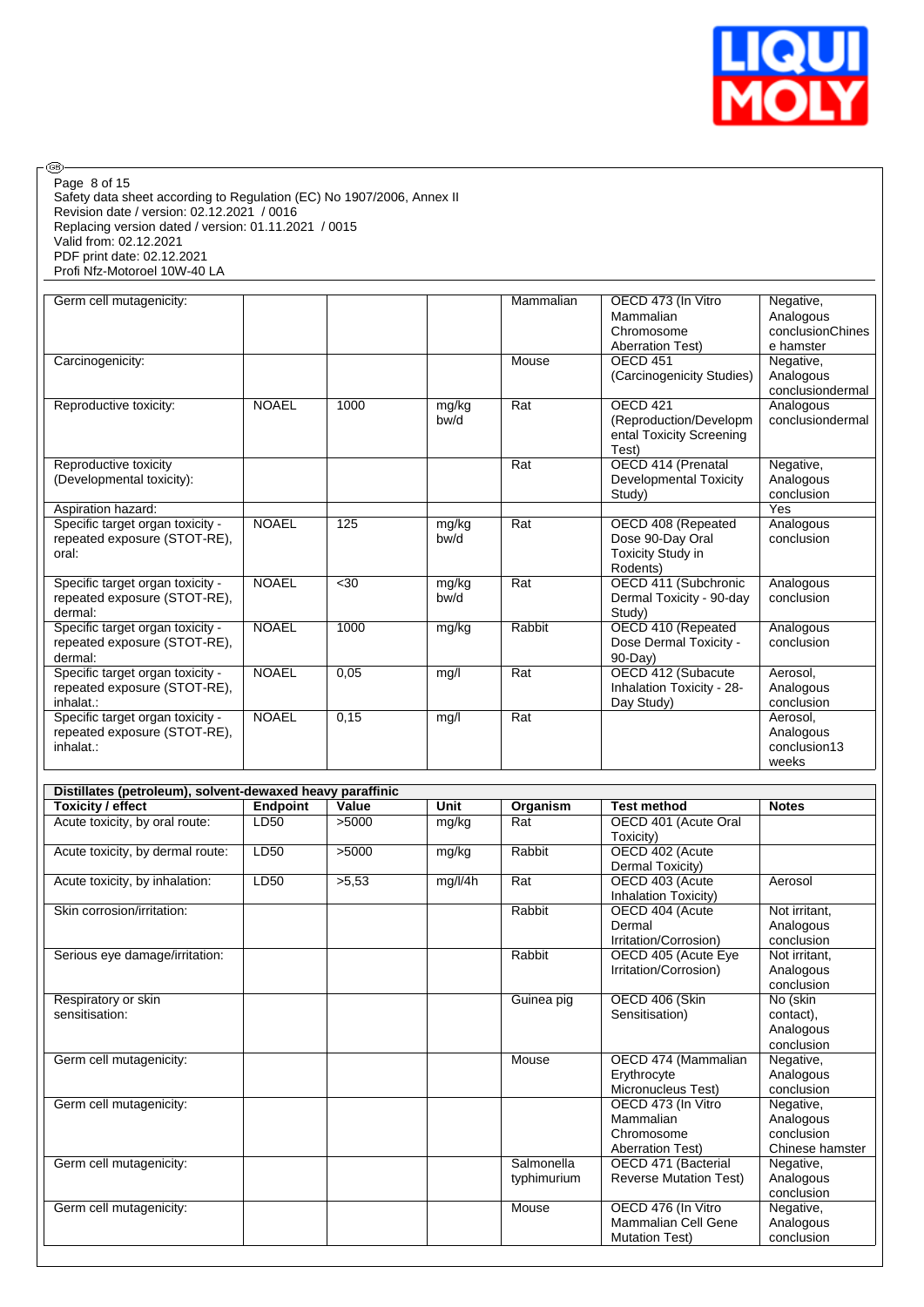

Safety data sheet according to Regulation (EC) No 1907/2006, Annex II Revision date / version: 02.12.2021 / 0016 Replacing version dated / version: 01.11.2021 / 0015 Valid from: 02.12.2021 PDF print date: 02.12.2021 Profi Nfz-Motoroel 10W-40 LA Page 9 of 15

 $\circledcirc$ 

| Carcinogenicity:                                                              |              |       |               | Mouse  | OECD <sub>451</sub><br>(Carcinogenicity Studies)                                   | Negative,<br>Analogous<br>conclusion 78<br>weeks, dermal  |
|-------------------------------------------------------------------------------|--------------|-------|---------------|--------|------------------------------------------------------------------------------------|-----------------------------------------------------------|
| Reproductive toxicity<br>(Developmental toxicity):                            |              |       |               | Rat    | OECD 414 (Prenatal<br>Developmental Toxicity<br>Study)                             | Negative,<br>Analogous<br>conclusion<br>dermal            |
| Carcinogenicity:                                                              |              |       |               | Mouse  |                                                                                    | Female, Negative                                          |
| Reproductive toxicity:                                                        |              |       |               | Rat    |                                                                                    | Negative                                                  |
| Reproductive toxicity (Effects<br>on fertility):                              |              |       |               | Rat    | OECD <sub>421</sub><br>(Reproduction/Developm<br>ental Toxicity Screening<br>Test) | Negative,<br>Analogous<br>conclusion oral,<br>dermal      |
| Aspiration hazard:                                                            |              |       |               |        |                                                                                    | Yes                                                       |
| Specific target organ toxicity -<br>repeated exposure (STOT-RE).<br>dermal:   | <b>NOAEL</b> | ~1000 | mg/kg<br>bw/d | Rabbit | OECD 410 (Repeated<br>Dose Dermal Toxicity -<br>$90-Day$                           | Analogous<br>conclusion                                   |
| Symptoms:                                                                     |              |       |               |        |                                                                                    | mucous<br>membrane<br>irritation,<br>dizziness,<br>nausea |
| Specific target organ toxicity -<br>repeated exposure (STOT-RE),<br>dermal:   | <b>NOAEL</b> | 30    | mg/kg/d       | Rat    | OECD 411 (Subchronic<br>Dermal Toxicity - 90-day<br>Study)                         | Analogous<br>conclusion                                   |
| Specific target organ toxicity -<br>repeated exposure (STOT-RE).<br>inhalat.: | <b>NOAEL</b> | 0,22  | mg/l          | Rat    |                                                                                    | Aerosol,<br>Analogous<br>conclusion 4<br>weeks            |
| Specific target organ toxicity -<br>repeated exposure (STOT-RE).<br>inhalat.: | <b>NOAEL</b> | 0,15  | mg/l          | Rat    |                                                                                    | Aerosol,<br>Analogous<br>conclusion 13<br>weeks           |

| Alkyl esters of alkyl phenate alkanoic acid (ACC-SU406806-04/ GB ACN-AFT-13042021-PXL-04) |                 |       |       |             |                               |                   |  |  |  |
|-------------------------------------------------------------------------------------------|-----------------|-------|-------|-------------|-------------------------------|-------------------|--|--|--|
| Toxicity / effect                                                                         | <b>Endpoint</b> | Value | Unit  | Organism    | <b>Test method</b>            | <b>Notes</b>      |  |  |  |
| Acute toxicity, by oral route:                                                            | LD50            | >2000 | mg/kg | Rat         | OECD 401 (Acute Oral          |                   |  |  |  |
|                                                                                           |                 |       |       |             | Toxicity)                     |                   |  |  |  |
| Acute toxicity, by dermal route:                                                          | LD50            | >2000 | mg/kg | Rat         | OECD 402 (Acute               |                   |  |  |  |
|                                                                                           |                 |       |       |             | Dermal Toxicity)              |                   |  |  |  |
| Skin corrosion/irritation:                                                                |                 |       |       | Rabbit      | OECD 404 (Acute               | Not irritant      |  |  |  |
|                                                                                           |                 |       |       |             | Dermal                        |                   |  |  |  |
|                                                                                           |                 |       |       |             | Irritation/Corrosion)         |                   |  |  |  |
| Serious eye damage/irritation:                                                            |                 |       |       | Rabbit      | OECD 405 (Acute Eye           | Not irritant      |  |  |  |
|                                                                                           |                 |       |       |             | Irritation/Corrosion)         |                   |  |  |  |
| Respiratory or skin                                                                       |                 |       |       | Guinea pig  | OECD 406 (Skin                | No (skin contact) |  |  |  |
| sensitisation:                                                                            |                 |       |       |             | Sensitisation)                |                   |  |  |  |
| Germ cell mutagenicity:                                                                   |                 |       |       | Salmonella  | OECD 471 (Bacterial           | Negative          |  |  |  |
|                                                                                           |                 |       |       | typhimurium | <b>Reverse Mutation Test)</b> |                   |  |  |  |
| Germ cell mutagenicity:                                                                   |                 |       |       | Mammalian   | OECD 473 (In Vitro            | Negative          |  |  |  |
|                                                                                           |                 |       |       |             | Mammalian                     |                   |  |  |  |
|                                                                                           |                 |       |       |             | Chromosome                    |                   |  |  |  |
|                                                                                           |                 |       |       |             | <b>Aberration Test)</b>       |                   |  |  |  |
| Carcinogenicity:                                                                          |                 |       |       | Rat         | OECD 453 (Combined            | Negative,         |  |  |  |
|                                                                                           |                 |       |       |             | Chronic                       | Analogous         |  |  |  |
|                                                                                           |                 |       |       |             | Toxicity/Carcinogenicity      | conclusion        |  |  |  |
|                                                                                           |                 |       |       |             | Studies)                      |                   |  |  |  |
| Reproductive toxicity                                                                     |                 |       |       | Mouse       | OECD 415 (One-                | Negative          |  |  |  |
| (Developmental toxicity):                                                                 |                 |       |       |             | Generation                    |                   |  |  |  |
|                                                                                           |                 |       |       |             | <b>Reproduction Toxicity</b>  |                   |  |  |  |
|                                                                                           |                 |       |       |             | Study)                        |                   |  |  |  |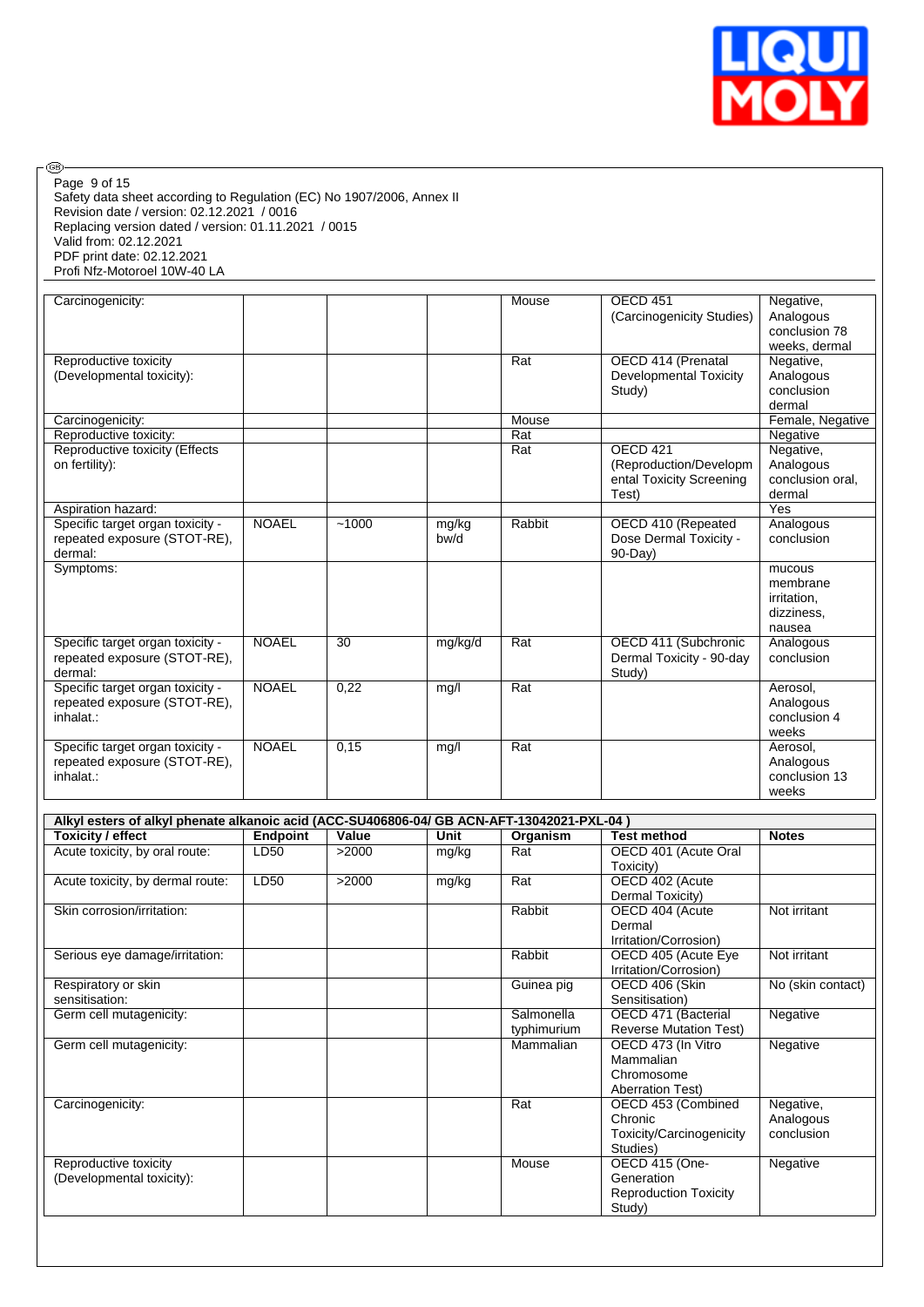

| @ි.                                                                                    |                 |                 |             |       |      |          |                              |                                |
|----------------------------------------------------------------------------------------|-----------------|-----------------|-------------|-------|------|----------|------------------------------|--------------------------------|
| Page 10 of 15<br>Safety data sheet according to Regulation (EC) No 1907/2006, Annex II |                 |                 |             |       |      |          |                              |                                |
| Revision date / version: 02.12.2021 / 0016                                             |                 |                 |             |       |      |          |                              |                                |
| Replacing version dated / version: 01.11.2021 / 0015                                   |                 |                 |             |       |      |          |                              |                                |
| Valid from: 02.12.2021                                                                 |                 |                 |             |       |      |          |                              |                                |
| PDF print date: 02.12.2021                                                             |                 |                 |             |       |      |          |                              |                                |
| Profi Nfz-Motoroel 10W-40 LA                                                           |                 |                 |             |       |      |          |                              |                                |
|                                                                                        |                 |                 |             |       |      |          |                              |                                |
| Reproductive toxicity (Effects                                                         |                 |                 |             |       |      | Mouse    | OECD 415 (One-               | Negative                       |
| on fertility):                                                                         |                 |                 |             |       |      |          | Generation                   |                                |
|                                                                                        |                 |                 |             |       |      |          | <b>Reproduction Toxicity</b> |                                |
|                                                                                        |                 |                 |             |       |      |          | Study)                       |                                |
| 11.2. Information on other hazards                                                     |                 |                 |             |       |      |          |                              |                                |
| <b>Toxicity / effect</b>                                                               |                 | <b>Endpoint</b> |             | Value | Unit | Organism | <b>Test method</b>           | <b>Notes</b>                   |
| Endocrine disrupting properties:                                                       |                 |                 |             |       |      |          |                              | Does not apply                 |
|                                                                                        |                 |                 |             |       |      |          |                              | to mixtures.                   |
| Other information:                                                                     |                 |                 |             |       |      |          |                              | No other                       |
|                                                                                        |                 |                 |             |       |      |          |                              | relevant                       |
|                                                                                        |                 |                 |             |       |      |          |                              | information                    |
|                                                                                        |                 |                 |             |       |      |          |                              | available on                   |
|                                                                                        |                 |                 |             |       |      |          |                              | adverse effects                |
|                                                                                        |                 |                 |             |       |      |          |                              | on health.                     |
|                                                                                        |                 |                 |             |       |      |          |                              |                                |
| <b>SECTION 12: Ecological information</b>                                              |                 |                 |             |       |      |          |                              |                                |
|                                                                                        |                 |                 |             |       |      |          |                              |                                |
|                                                                                        |                 |                 |             |       |      |          |                              |                                |
| Possibly more information on environmental effects, see Section 2.1 (classification).  |                 |                 |             |       |      |          |                              |                                |
| Profi Nfz-Motoroel 10W-40 LA                                                           |                 |                 |             |       |      |          |                              |                                |
| <b>Toxicity / effect</b>                                                               | <b>Endpoint</b> |                 | <b>Time</b> | Value | Unit | Organism | <b>Test method</b>           | <b>Notes</b>                   |
| 12.1. Toxicity to fish:                                                                |                 |                 |             |       |      |          |                              | n.d.a.                         |
| 12.1. Toxicity to daphnia:                                                             |                 |                 |             |       |      |          |                              | n.d.a.                         |
| 12.1. Toxicity to algae:                                                               |                 |                 |             |       |      |          |                              | n.d.a.                         |
| 12.2. Persistence and                                                                  |                 |                 |             |       |      |          |                              | Not readily but                |
| degradability:                                                                         |                 |                 |             |       |      |          |                              | inherent                       |
|                                                                                        |                 |                 |             |       |      |          |                              | biodegradable.                 |
|                                                                                        |                 |                 |             |       |      |          |                              | Isolate as much                |
|                                                                                        |                 |                 |             |       |      |          |                              | as possible with               |
|                                                                                        |                 |                 |             |       |      |          |                              | an oil separator.              |
| 12.3. Bioaccumulative                                                                  |                 |                 |             |       |      |          |                              | Concentration in               |
| potential:                                                                             |                 |                 |             |       |      |          |                              | organisms                      |
|                                                                                        |                 |                 |             |       |      |          |                              | possible.                      |
| 12.4. Mobility in soil:<br>12.5. Results of PBT                                        |                 |                 |             |       |      |          |                              | n.d.a.<br>n.d.a.               |
|                                                                                        |                 |                 |             |       |      |          |                              |                                |
| and vPvB assessment<br>12.6. Endocrine                                                 |                 |                 |             |       |      |          |                              |                                |
|                                                                                        |                 |                 |             |       |      |          |                              | Does not apply<br>to mixtures. |
| disrupting properties:<br>12.7. Other adverse                                          |                 |                 |             |       |      |          |                              | No information                 |
| effects:                                                                               |                 |                 |             |       |      |          |                              | available on                   |
|                                                                                        |                 |                 |             |       |      |          |                              | other adverse                  |
|                                                                                        |                 |                 |             |       |      |          |                              | effects on the                 |
|                                                                                        |                 |                 |             |       |      |          |                              | environment.                   |
| Other information:                                                                     |                 |                 |             |       |      |          |                              | DOC-elimination                |

degree(complexi ng organic substance)>= 80%/28d: No Other information: AOX According to the recipe, contains no AOX. **Distillates (petroleum), hydrotreated light paraffinic Toxicity / effect Endpoint Time Value Unit Organism Test method Notes** 12.1. Toxicity to fish:  $\vert$  NOEC/NOEL  $\vert$  28d  $\vert$  >1000  $\vert$  mg/l  $\vert$  Oncorhynchus QSAR

| Toxicity / effect       | Endpoint  | l ıme | Value | Unit | Organism               | Test method                                       | <b>Notes</b>            |
|-------------------------|-----------|-------|-------|------|------------------------|---------------------------------------------------|-------------------------|
| 12.1. Toxicity to fish: | NOEC/NOEL | 28d   | >1000 | mg/l | Oncorhynchus           | QSAR                                              |                         |
|                         |           |       |       |      | mykiss                 |                                                   |                         |
| 12.1. Toxicity to fish: | LL50      | 96h   | >100  | mg/l | Pimephales<br>promelas | OECD 203 (Fish,<br><b>Acute Toxicity</b><br>Test) | Analogous<br>conclusion |
| 12.1. Toxicity to fish: | NOEC/NOEL | 14d   | 1000  | mq/l | Oncorhynchus<br>mykiss | QSAR                                              |                         |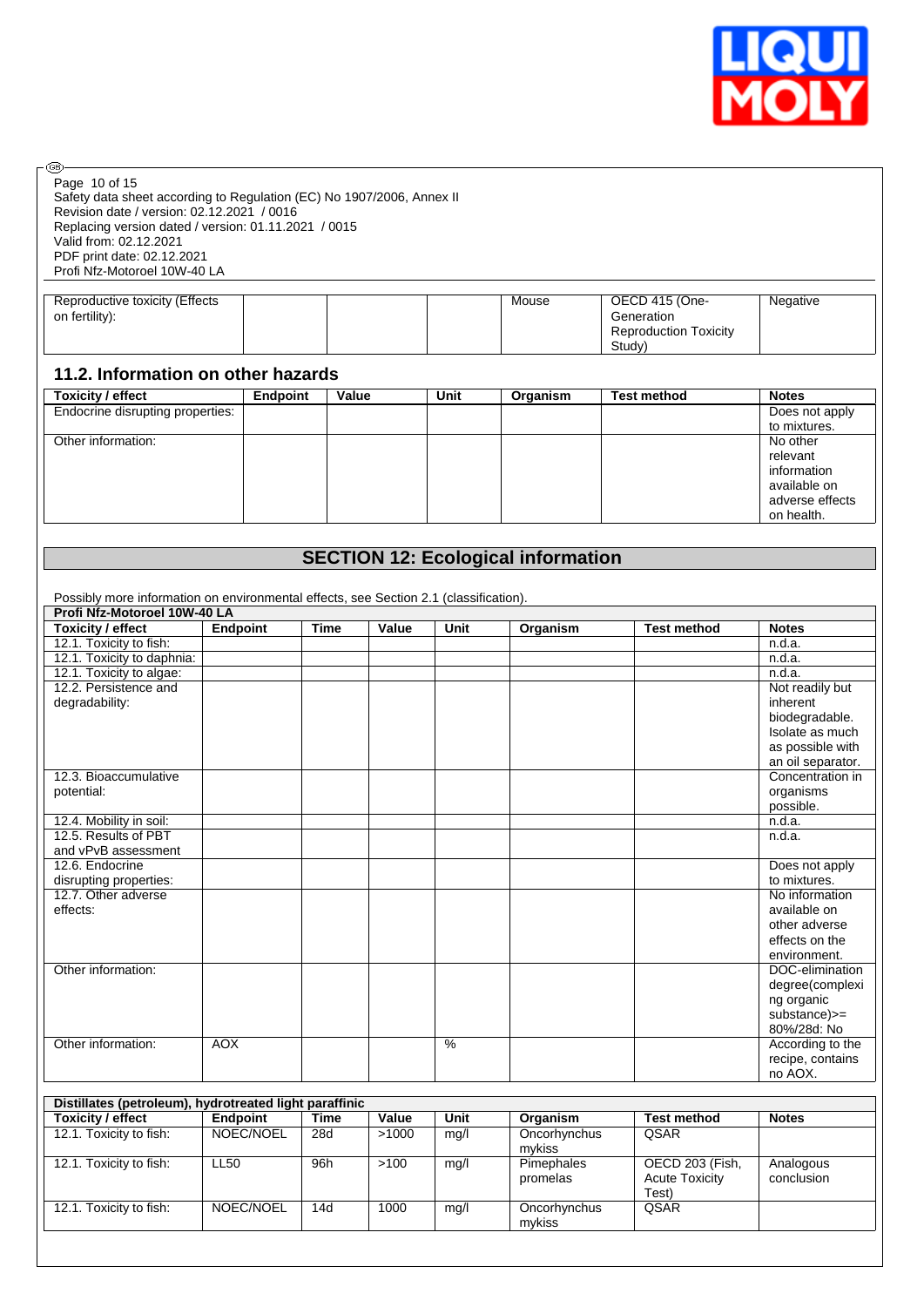

|                                                           |                 |             |                |               |                                           | (Daphnia sp.<br>Acute<br>Immobilisation                                                      | conclusion                                                |
|-----------------------------------------------------------|-----------------|-------------|----------------|---------------|-------------------------------------------|----------------------------------------------------------------------------------------------|-----------------------------------------------------------|
| 12.1. Toxicity to algae:                                  | NOEC/NOEL       | 72h         | $>=100$        | mg/l          | Pseudokirchneriell<br>a subcapitata       | Test)<br>OECD 201 (Alga,<br>Growth Inhibition<br>Test)                                       | Analogous<br>conclusion                                   |
| 12.1. Toxicity to algae:                                  | <b>EC50</b>     | 72h         | >100           | mg/l          | Pseudokirchneriell<br>a subcapitata       | OECD 201 (Alga,<br>Growth Inhibition<br>Test)                                                | Analogous<br>conclusion                                   |
| 12.2. Persistence and<br>degradability:                   |                 | 28d         | 31             | $\frac{9}{6}$ | activated sludge                          | <b>OECD 301 F</b><br>(Ready<br>Biodegradability -<br>Manometric<br><b>Respirometry Test)</b> | Not readily<br>biodegradable,<br>Analogous<br>conclusion  |
| 12.3. Bioaccumulative<br>potential:                       | Log Pow         |             | >6             |               |                                           |                                                                                              | @20°C                                                     |
| 12.5. Results of PBT<br>and vPvB assessment               |                 |             |                |               |                                           |                                                                                              | No PBT<br>substance, No<br>vPvB substance                 |
| Distillates (petroleum), solvent-dewaxed heavy paraffinic |                 |             |                |               |                                           |                                                                                              |                                                           |
| <b>Toxicity / effect</b><br>12.5. Results of PBT          | <b>Endpoint</b> | <b>Time</b> | Value          | Unit          | Organism                                  | <b>Test method</b>                                                                           | <b>Notes</b><br>No PBT                                    |
| and vPvB assessment                                       |                 |             |                |               |                                           |                                                                                              | substance, No<br>vPvB substance                           |
| 12.1. Toxicity to fish:                                   | <b>LC50</b>     | 96h         | >100           | mg/l          | Pimephales<br>promelas                    | OECD 203 (Fish,<br><b>Acute Toxicity</b><br>Test)                                            | Analogous<br>conclusion                                   |
| 12.1. Toxicity to fish:                                   | NOEC/NOEL       | 14d         | 1000           | mg/l          | Oncorhynchus<br>mykiss                    | QSAR                                                                                         |                                                           |
| 12.1. Toxicity to fish:<br>12.1. Toxicity to fish:        | LC50<br>LC50    | 96h<br>96h  | >1000<br>>5000 | ma/l<br>mg/l  | Salmo gairdneri<br>Oncorhynchus<br>mykiss | OECD 203 (Fish,<br><b>Acute Toxicity</b>                                                     |                                                           |
|                                                           | EC50            | 48h         | >1000          | mg/l          | Daphnia magna                             | Test)<br><b>OECD 202</b><br>(Daphnia sp.<br>Acute<br>Immobilisation                          | Analogous<br>conclusion                                   |
| 12.1. Toxicity to daphnia:                                |                 |             |                |               |                                           |                                                                                              |                                                           |
| 12.1. Toxicity to algae:                                  | EC50            | 96h         | >1000          | mg/l          | Scenedesmus<br>subspicatus                | Test)                                                                                        |                                                           |
| 12.2. Persistence and<br>degradability:                   |                 | 28d         | 6              | $\frac{9}{6}$ |                                           | <b>OECD 301 B</b><br>(Ready<br>Biodegradability -<br>Co <sub>2</sub> Evolution               | Analogous<br>conclusion                                   |
| 12.2. Persistence and<br>degradability:                   |                 | 28d         | 31             | $\frac{9}{6}$ | activated sludge                          | Test)<br><b>OECD 301 F</b><br>(Ready<br>Biodegradability -<br>Manometric                     | Not readily<br>biodegradable<br>(Analogous<br>conclusion) |
| 12.3. Bioaccumulative<br>potential:                       | Log Pow         |             | >3             |               |                                           | <b>Respirometry Test)</b>                                                                    | Low                                                       |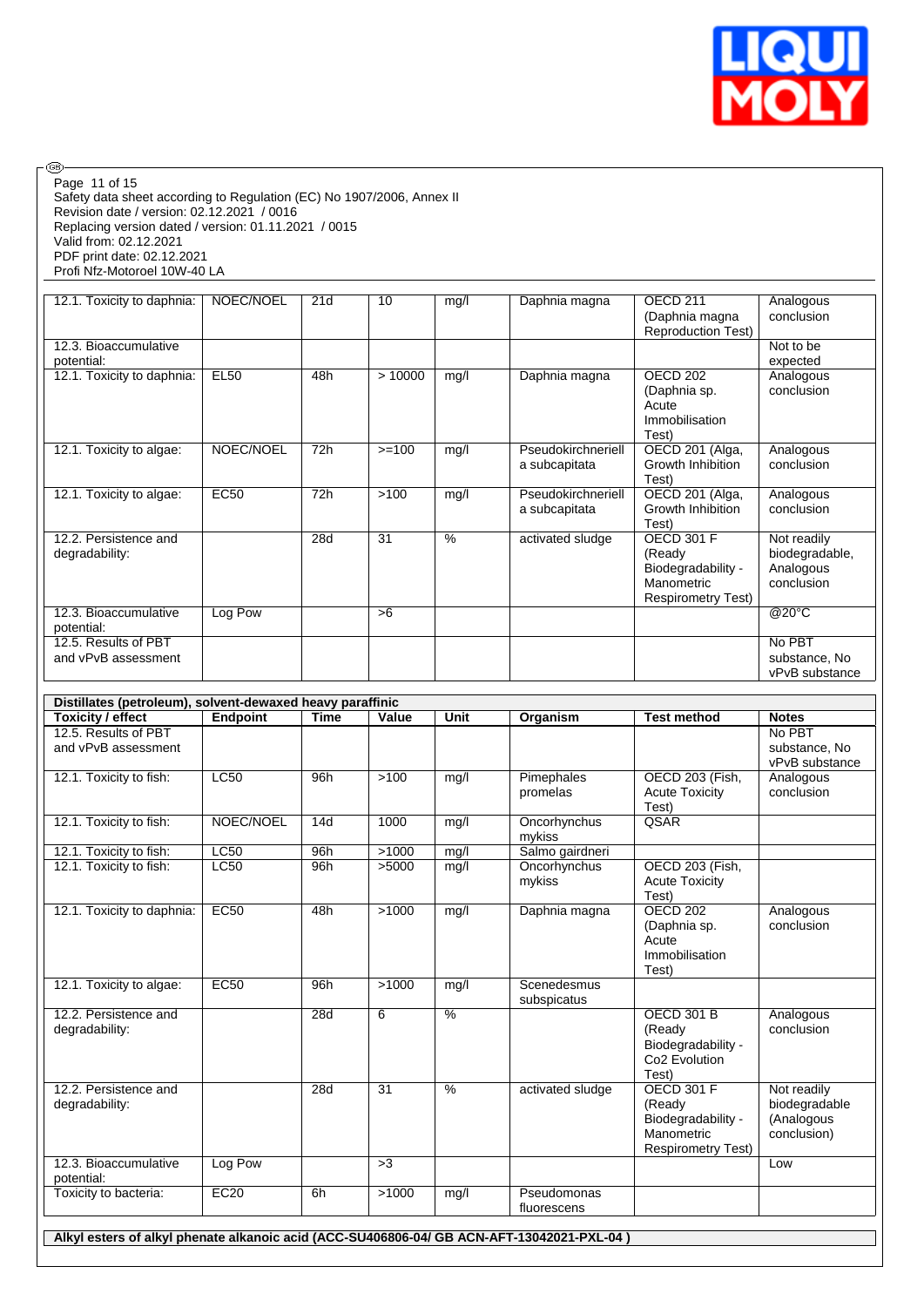

Safety data sheet according to Regulation (EC) No 1907/2006, Annex II Revision date / version: 02.12.2021 / 0016 Replacing version dated / version: 01.11.2021 / 0015 Valid from: 02.12.2021 PDF print date: 02.12.2021 Profi Nfz-Motoroel 10W-40 LA Page 12 of 15

| <b>Toxicity / effect</b>                | <b>Endpoint</b> | <b>Time</b> | Value  | Unit | Organism                   | <b>Test method</b>                                                                      | <b>Notes</b>                            |
|-----------------------------------------|-----------------|-------------|--------|------|----------------------------|-----------------------------------------------------------------------------------------|-----------------------------------------|
| 12.1. Toxicity to fish:                 | <b>LC50</b>     | 96h         | >74    | mg/l | Brachydanio rerio          |                                                                                         | Maximum<br>achievable<br>concentration. |
| Toxicity to bacteria:                   | <b>IC50</b>     | 3h          | >100   | mg/l |                            |                                                                                         | Maximum<br>achievable<br>concentration. |
| 12.3. Bioaccumulative<br>potential:     | Log Pow         |             | 9,2    |      |                            |                                                                                         |                                         |
| 12.3. Bioaccumulative<br>potential:     | <b>BCF</b>      |             | 260    |      |                            |                                                                                         | Low                                     |
| 12.1. Toxicity to fish:                 | NOEC/NOEL       | 35d         | >0.001 | mg/l | Brachydanio rerio          |                                                                                         | Maximum<br>achievable<br>concentration. |
| 12.1. Toxicity to daphnia:              | <b>EC50</b>     | 48h         | >0.9   | mg/l | Daphnia magna              |                                                                                         | Maximum<br>achievable<br>concentration. |
| 12.1. Toxicity to algae:                | <b>EC50</b>     | 72h         | >3     | mg/l | Desmodesmus<br>subspicatus |                                                                                         | Maximum<br>achievable<br>concentration. |
| 12.1. Toxicity to algae:                | NOEC/NOEL       | 72h         | >3     | mg/l | Desmodesmus<br>subspicatus |                                                                                         | Maximum<br>achievable<br>concentration. |
| 12.2. Persistence and<br>degradability: |                 | 28d         | 2      | $\%$ |                            | <b>OECD 301 B</b><br>(Ready<br>Biodegradability -<br>Co <sub>2</sub> Evolution<br>Test) | Not readily<br>biodegradable            |

# **SECTION 13: Disposal considerations**

# **13.1 Waste treatment methods**

# **For the substance / mixture / residual amounts**

Soaked polluted cloths, paper or other organic materials represent a fire hazard and should be controlled, collected and disposed of. EC disposal code no.:

The waste codes are recommendations based on the scheduled use of this product.

Owing to the user's specific conditions for use and disposal, other waste codes may be

allocated under certain circumstances. (2014/955/EU)

13 02 05 mineral-based non-chlorinated engine, gear and lubricating oils

Recommendation:

®

Sewage disposal shall be discouraged.

Pay attention to local and national official regulations.

Implement substance recycling.

E.g. suitable incineration plant.

#### **For contaminated packing material**

Pay attention to local and national official regulations.

15 01 01 paper and cardboard packaging

15 01 02 plastic packaging

15 01 04 metallic packaging

Empty container completely. Uncontaminated packaging can be recycled.

Dispose of packaging that cannot be cleaned in the same manner as the substance.

# **SECTION 14: Transport information**

#### **General statements**

#### 14.1. UN number or ID number: n.a. **Transport by road/by rail (ADR/RID)**

14.2. UN proper shipping name: 14.3. Transport hazard class(es): n.a.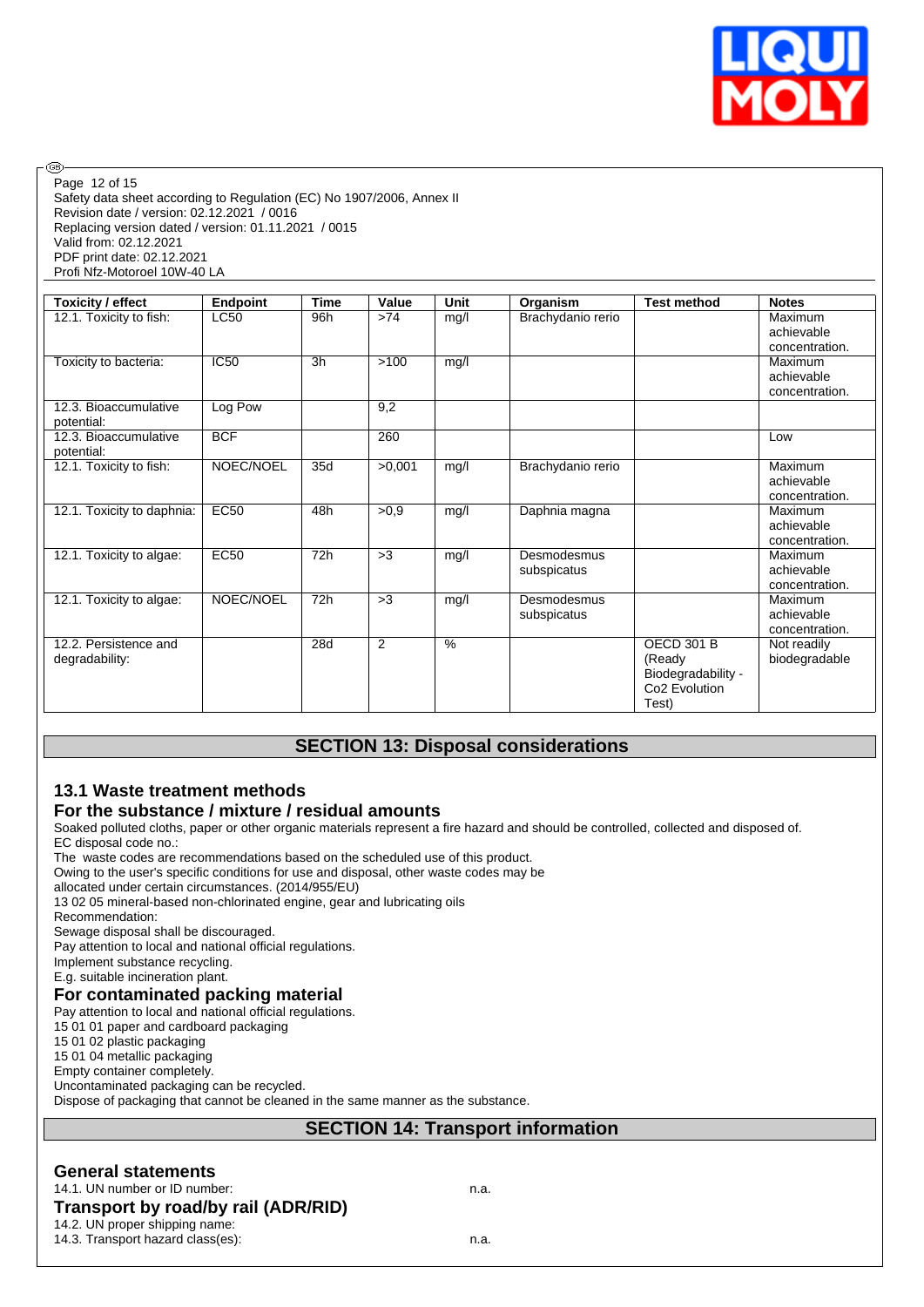

Safety data sheet according to Regulation (EC) No 1907/2006, Annex II Revision date / version: 02.12.2021 / 0016 Replacing version dated / version: 01.11.2021 / 0015 Valid from: 02.12.2021 PDF print date: 02.12.2021 Profi Nfz-Motoroel 10W-40 LA Page 13 of 15

14.4. Packing group: n.a. Classification code: n.a. LQ: n.a. 14.5. Environmental hazards: Not applicable Not applicable Tunnel restriction code: **Transport by sea (IMDG-code)** 14.2. UN proper shipping name: 14.3. Transport hazard class(es): n.a. 14.4. Packing group: n.a. Marine Pollutant: n.a. 14.5. Environmental hazards: Not applicable Not applicable **Transport by air (IATA)** 14.2. UN proper shipping name: 14.3. Transport hazard class(es): n.a. 14.4. Packing group: natural hazards: new state of the state of the state of the natural policies of the number of the number of the number of the number of the number of the number of the number of the number of the numbe 14.5. Environmental hazards: **14.6. Special precautions for user**

Unless specified otherwise, general measures for safe transport must be followed.

**14.7. Maritime transport in bulk according to IMO instruments**

Non-dangerous material according to Transport Regulations.

**SECTION 15: Regulatory information**

#### **15.1 Safety, health and environmental regulations/legislation specific for the substance or mixture**

Observe restrictions: General hygiene measures for the handling of chemicals are applicable.

Directive 2010/75/EU (VOC): 0,99 %

**15.2 Chemical safety assessment** A chemical safety assessment is not provided for mixtures.

**SECTION 16: Other information**

രി

Revised sections: 2, 3, 8, 9, 11, 12

# **Classification and processes used to derive the classification of the mixture in accordance with the ordinance (EG) 1272/2008 (CLP):**

Not applicable

The following phrases represent the posted Hazard Class and Risk Category Code (GHS/CLP) of the product and the constituents (specified in Section 2 and 3).

H304 May be fatal if swallowed and enters airways.

H413 May cause long lasting harmful effects to aquatic life.

Asp. Tox. — Aspiration hazard Aquatic Chronic — Hazardous to the aquatic environment - chronic

#### **Key literature references and sources for data:**

Regulation (EC) No 1907/2006 (REACH) and Regulation (EC) No 1272/2008 (CLP) as amended.

Guidelines for the preparation of safety data sheets as amended (ECHA).

Guidelines on labelling and packaging according to the Regulation (EG) Nr. 1272/2008 (CLP) as amended (ECHA).

Safety data sheets for the constituent substances.

ECHA Homepage - Information about chemicals.

GESTIS Substance Database (Germany).

German Environment Agency "Rigoletto" information site on substances that are hazardous to water (Germany).

EU Occupation Exposure Limits Directives 91/322/EEC, 2000/39/EC, 2006/15/EC, 2009/161/EU, (EU) 2017/164, (EU) 2019/1831, each as amended.

National Lists of Occupational Exposure Limits for each country as amended.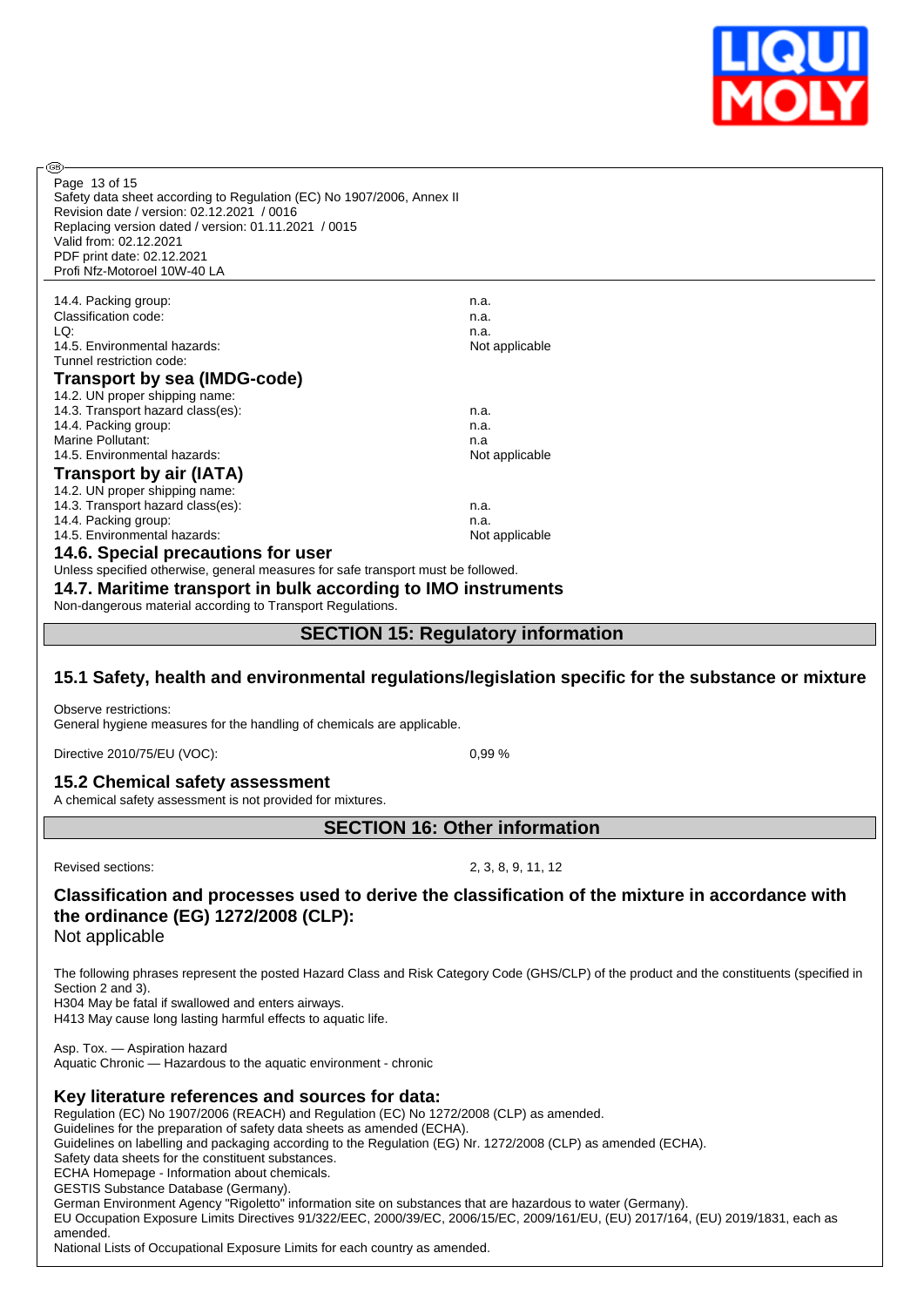

Safety data sheet according to Regulation (EC) No 1907/2006, Annex II Revision date / version: 02.12.2021 / 0016 Replacing version dated / version: 01.11.2021 / 0015 Valid from: 02.12.2021 PDF print date: 02.12.2021 Profi Nfz-Motoroel 10W-40 LA Page 14 of 15

൹

Regulations on the transport of hazardous goods by road, rail, sea and air (ADR, RID, IMDG, IATA) as amended.

#### **Any abbreviations and acronyms used in this document:**

acc., acc. to according, according to<br>ADR Accord européen relatif au transp Accord européen relatif au transport international des marchandises Dangereuses par Route (= European Agreement concerning the International Carriage of Dangerous Goods by Road) AOX Adsorbable organic halogen compounds approx. approximately Art., Art. no. Article number ASTM ASTM International (American Society for Testing and Materials) ATE Acute Toxicity Estimate BAM Bundesanstalt für Materialforschung und -prüfung (Federal Institute for Materials Research and Testing, Germany) BAuA Bundesanstalt für Arbeitsschutz und Arbeitsmedizin (= Federal Institute for Occupational Health and Safety, Germany) BCF Bioconcentration factor BSEF The International Bromine Council bw body weight CAS Chemical Abstracts Service CLP Classification, Labelling and Packaging (REGULATION (EC) No 1272/2008 on classification, labelling and packaging of substances and mixtures) CMR carcinogenic, mutagenic, reproductive toxic DMEL Derived Minimum Effect Level DNEL Derived No Effect Level DOC Dissolved organic carbon dw dry weight e.g. for example (abbreviation of Latin 'exempli gratia'), for instance EbCx, EyCx, EbLx (x = 10, 50) Effect Concentration/Level of x % on reduction of the biomass (algae, plants) EC European Community ECHA European Chemicals Agency ECx, ELx  $(x = 0, 3, 5, 10, 20, 50, 80, 100)$  Effect Concentration/Level for  $x \, \%$  effect EEC European Economic Community EINECS European Inventory of Existing Commercial Chemical Substances ELINCS European List of Notified Chemical Substances EN European Norms EPA United States Environmental Protection Agency (United States of America)<br>ErCx, EuCx, ErLx (x = 10, 50) Effect Concentration/Level of x % on inhibition Effect Concentration/Level of x % on inhibition of the growth rate (algae, plants) etc. et cetera EU European Union EVAL Ethylene-vinyl alcohol copolymer Fax. Fax number gen. general GHS Globally Harmonized System of Classification and Labelling of Chemicals GWP Global warming potential Koc Adsorption coefficient of organic carbon in the soil Kow octanol-water partition coefficient<br>IARC International Agency for Research International Agency for Research on Cancer IATA International Air Transport Association IBC (Code) International Bulk Chemical (Code) IMDG-code International Maritime Code for Dangerous Goods incl. including, inclusive IUCLID International Uniform Chemical Information Database IUPAC International Union for Pure Applied Chemistry LC50 Lethal Concentration to 50 % of a test population LD50 Lethal Dose to 50% of a test population (Median Lethal Dose) Log Koc Logarithm of adsorption coefficient of organic carbon in the soil<br>Log Kow, Log Pow Logarithm of octanol-water partition coefficient Logarithm of octanol-water partition coefficient LQ Limited Quantities MARPOL International Convention for the Prevention of Marine Pollution from Ships n.a. not applicable n.av. not available n.c. not checked n.d.a. no data available NIOSH National Institute for Occupational Safety and Health (USA)